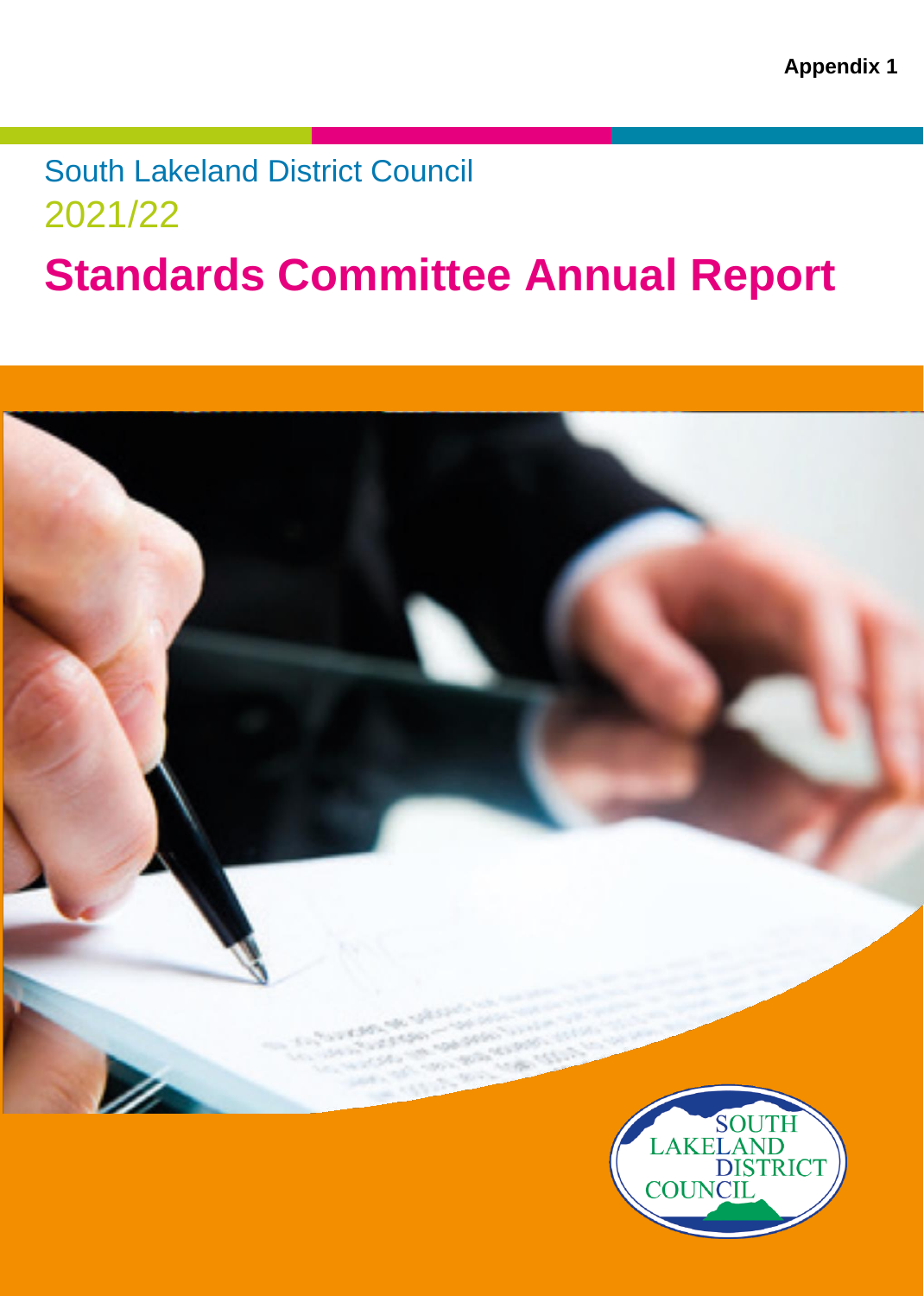#### **Foreword from the Chairman**

Following on from last year COVID-19 has continued to mean that Councillors, Officers and our Independent Person have had to adapt to working with virtual meetings and training and then returning face to face meetings.

Virtual meetings being available to view online has of course resulted in a greater level of public scrutiny of councillors and a greater interest in Standards which can only be good for democracy. I'm sure we will continue to review the best ways to hold these meetings and training sessions in the future considering convenience and costs amongst other factors.

I am glad to be able to say that the conduct of SLDC and Parish Councillors in our area continues to be good despite all of these changes and pressures. I would like to take this opportunity to thank all SLDC and Parish councillors for their adherence to the code of conduct and for maintaining their register of interests. When issues do infrequently occur I'm delighted to say they have been resolved by Officers and our Independent Person without need for intervention by the Standards Committee and so I would like to thank them for their excellent work too.

I would also like to thank Vice Chairman (Cllr Matt Severn) and my fellow members of the Standards Committee across all parties. Our meetings are well attended with good debate and I appreciate the constructive way the committee works together.

Finally, this will be the penultimate Annual Report of the SLDC Standards Committee because of the move to the Westmorland and Furness unitary council. I hope that the final year of the Standards committee will be a quite one whilst we work towards preparing for the new unitary authority, but if members of the public do have concerns about the behavior of Councillors then the systems are in place for these to be addressed.

*Councillor Chris Hogg Chairman of the Committee*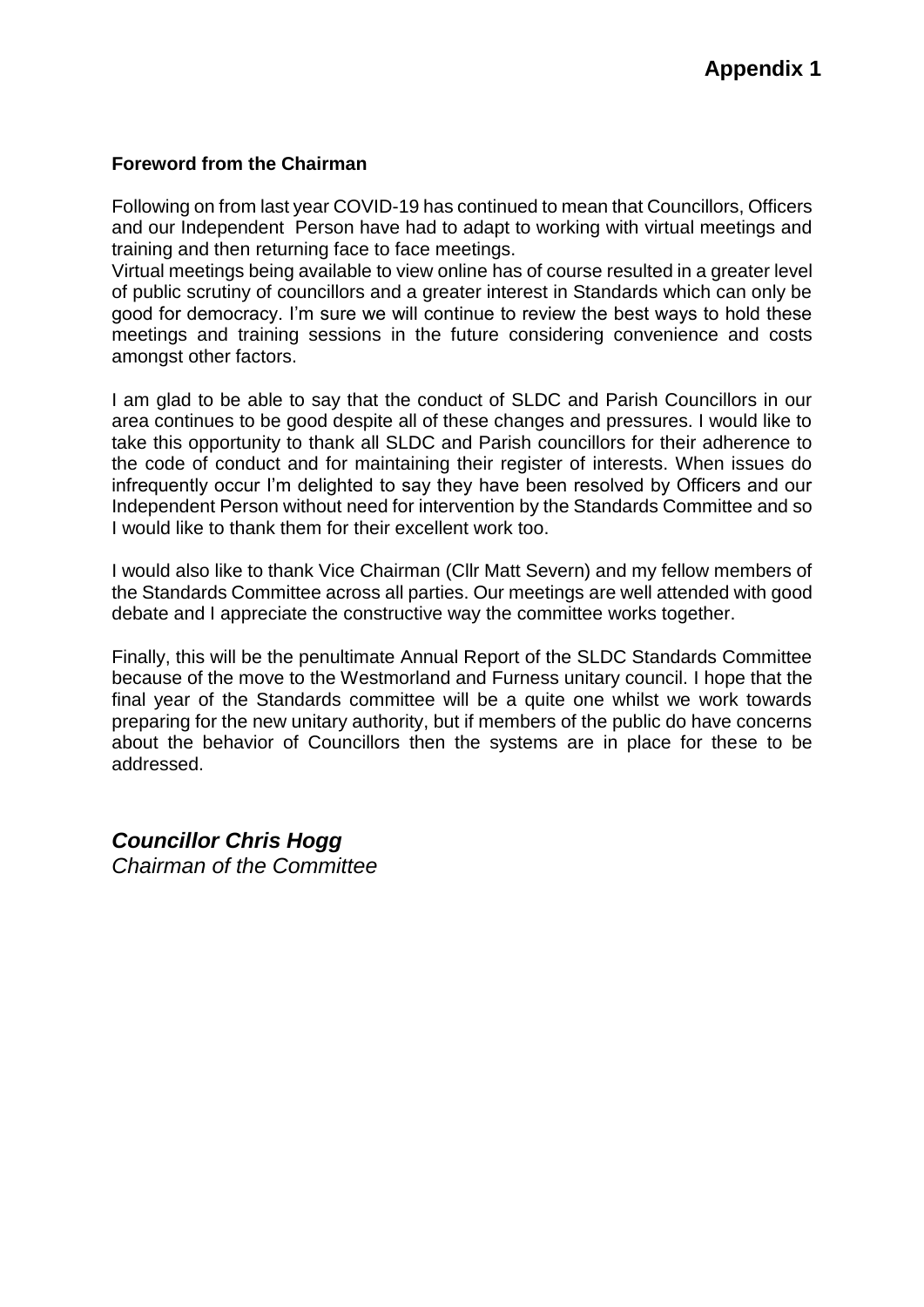#### **1. Introduction – Ethical Standards**

The Council has a duty to promote and maintain high standards of conduct by Members and co-opted members and the Council aims to have the highest possible ethical standards in place across the Council.

This is a report on ethical standards under the Council's Standards Arrangements following implementation of the Localism Act 2011, and considers ethical standards within South Lakeland for the year to March 2022.

#### **2.Code of Conduct**

The Council's revised Code of Conduct was first approved by Council in June 2012. The Code was drafted in consultation with Councils across Cumbria. The same Code was adopted by all principal authorities in Cumbria, and by the majority of Parish and TownCouncils.

In June 2013 the Committee undertook a review of the new arrangements, and recommended that no further changes be made to the Code at the present time other than the revision of the definitions for the seven general principles of public life as revised by the Committee on Standards in Public Life in their 14th report on "Standards Matter".

This year we were asked to respond to consultations taking place on the code of conduct and we provided a response as a Committee.

During 2021 the Committee recommended the new Code of Conduct, adopting the Local Government Association model code with amendments. These recommendations were considered at the Full Council meeting in July 2021 and adopted by the Council.

#### **3.Role of Standards Committee/Monitoring Officer/Independent Person/ Parish Representatives**

The Council must demonstrate that it operates high standards of ethical conduct in the way it carries out its dealings; this applies to both Members and Officers.

The main function of the Standards Committee is to promote and maintain high standards of conduct and it seeks to ensure that the District Council, and the Town/Parish Councils which operate within the District, operate within the expected ethical standards of conduct expected from them.

The Committee fulfils this role by promoting good standards of conduct and ensuring that training is available on standards of conduct. It also reviews ethical matters, such as the Code of Conduct and revisions to/ adoption of Protocols, governing the behaviour of officers and elected Members.

The Standards Committee is operating under its terms of reference as set out in the Council's Constitution. It met on 3 occasions during this reporting year. It was agreed that we would have a reduced workload this year due to the Council's necessary focus on addressing the Covid pandemic.

The Committee also received reports on code of conduct complaints, general complaints and compliments and the annual report of the Local Government Ombudsman.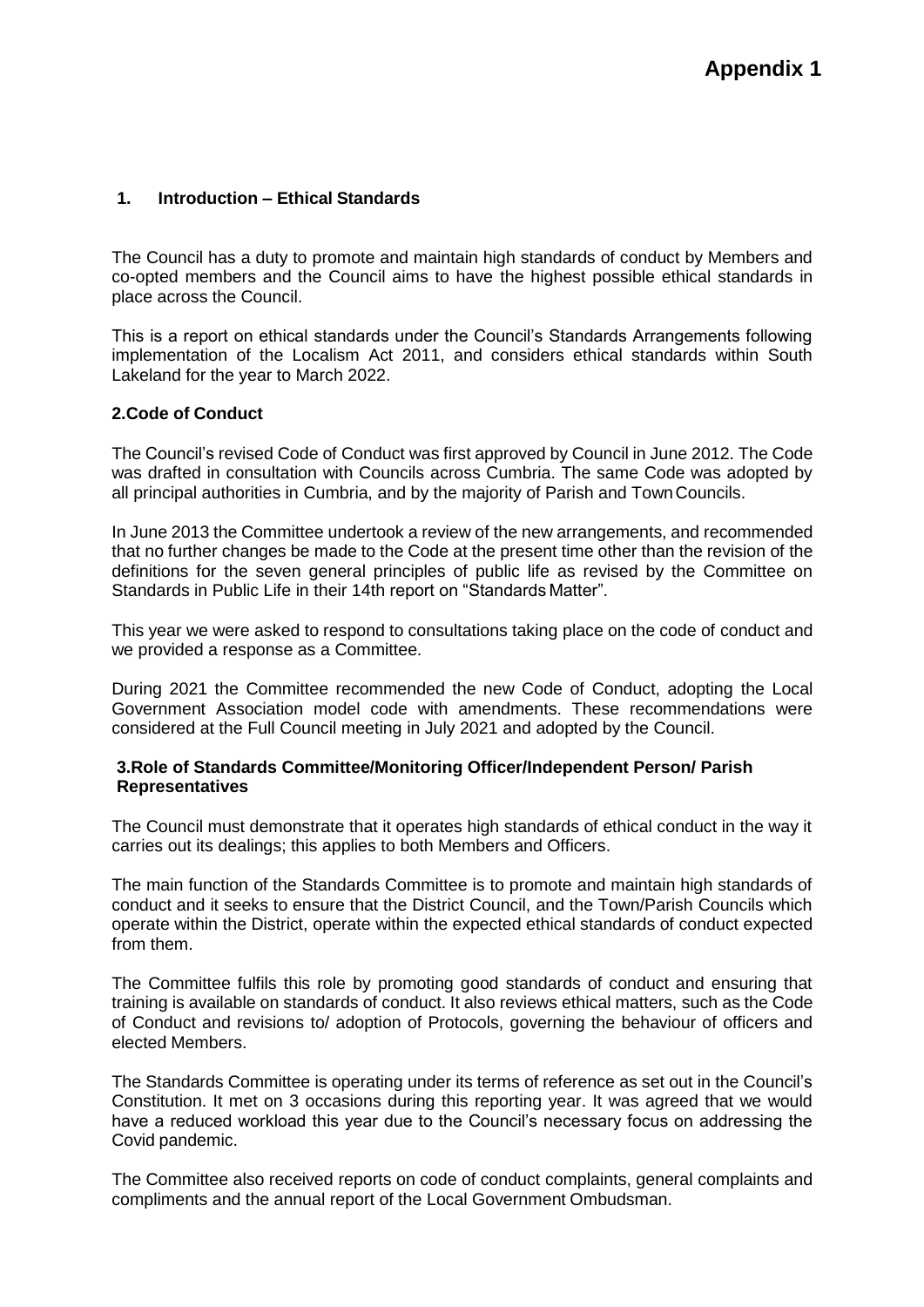Further information about these meetings, including agendas, reports considered and minutes, are available on the Council's website – Standards Committee [Meetings.](https://democracy.southlakeland.gov.uk/mgCommitteeDetails.aspx?ID=139)

#### **Monitoring Officer**

Linda Fisher is the Council's Monitoring Officer (MO) and is supported in her role by the Deputy Monitoring Officer, Julia Krier.

The role of MO is a statutory role and is required to ensure that the Council, its Members and officers carry out their functions in a proper and lawful manner and to ensure that high standards of conduct are promoted and maintained throughout the organisation.

In particular, the MO is responsible for establishing and maintaining the register of District Councillors' and Parish Councillors' interests. She supports the Standards Committee and makes sure that the Council acts within the law and ensures the Council's Constitution is effective.

#### **Independent Person**

The Council has appointed David Tweddle as its Independent Person and his appointment runs until June 2024.

The Standards Committee continues to keep the need for any reserve Independent Person under review and there are arrangements with neighbouring authorities to call on other Independent Persons if required.

#### **Parish Representatives**

The Committee is able to co-opt up to two parish co-optees, and currently has a representative nominated by the South Lakeland District Association of Local Councils as co- opted members of theCommittee.

The Standards Committee has extended an invitation to the new Chair of the Cumbria Association of Local Councils ('CALC') to join the Standards Committee as one of the parish council co-optees, in accordance with the Council's Constitution. In the event that the Chair of CALC is unable to take up the position, an alternative parish council co-optee will be sought.

#### **4. Overview**

The Committee continues to ensure that the Council has a robust mechanism in place for standards arrangements as well as reviewing the Code of Conduct and various Member/Officer protocols. In addition, there have been numerous training sessions made available to Councillors and co-optees as well as training offered to parishes across the District.

The Committee has a rolling work programme with the aim of keeping the ethical framework under review.

Joint working continues with Cumbrian authorities and CALC to ensure consistency of approach on the code and practices.

The number of scheduled meetings continues to be satisfactory but additional meetings could be called if and when required.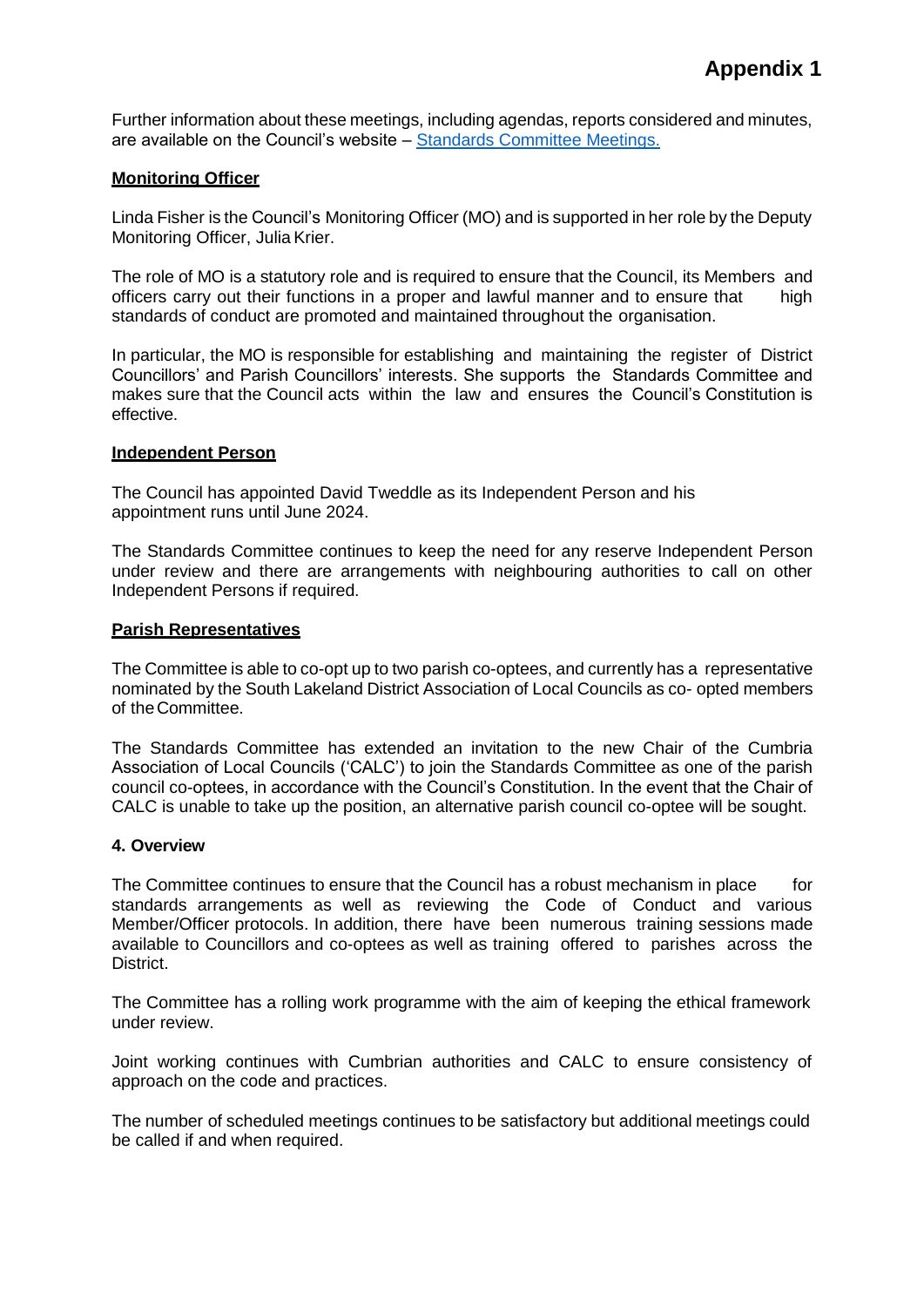#### **5. Complaints against Members**

Since 1 April 2021 to the date of this annual review, the Monitoring Officer has processed 7 complaints in relation to Parish councillors.

In addition there were other matters where it was considered that either the alleged conduct/complaint did not meet the threshold for a Code of Conduct complaint, or where no formal complaint was submitted and so the matters did not proceed. None of these matters resulted in any action being taken. No complaints have been forwarded for formal investigation by the Monitoring Officer.

#### **6. Registration of Interests**

The Members' Register continues to be maintained and updated as and when Members notify changes. In addition, all Members are sent an annual reminder to update their entries and confirm the accuracy of the Register. The same applies to the Parish Councillors' Register of Interests.

All District Councillors' interest forms are on the Council's web page, as are all Parish and Town Councillor interests. Publication on the Authority's website and on the relevant Parish/Town Council's website, where they have one, is a requirement under the Localism Act 2011.

The Registers are also still available to view in hard copy.

Agendas for all District Council meetings contain an item regarding the disclosure of interests at the meeting and advising that guidance can be sought, if necessary, from the Monitoring Officer prior to meetings.

The Minutes of the various Council, Cabinet and Committee meetings show that interests are regularly declared by Members.

The Parish Registers can provide a challenge in ensuring all Parish/Town Councillors have submitted an appropriate form.

#### **7. Other Activity**

Monitoring Officer advice has been given to both individual Members and corporately as required, and to Parish Clerks/Chairmen. Opportunities have been sought and used to deliver proactive advice to Members to ensure high standards and avoid possible breaches of the Code. The Monitoring Officer, the Deputy Monitoring Officer and other Officers are available to advise Members at all reasonable times. The MO has introduced a matrix of interests.

#### **8. Training**

Formal training sessions have been provided as requested for Parish/Town Clerks and their members, with whom liaison is maintained. The Monitoring Officer or Deputy are also available to visit Parish Councils to discuss the Code and registers of interests.

The District Council and Cumbria Association of Councils have continued to work closely together around the provision of training and information to parishes.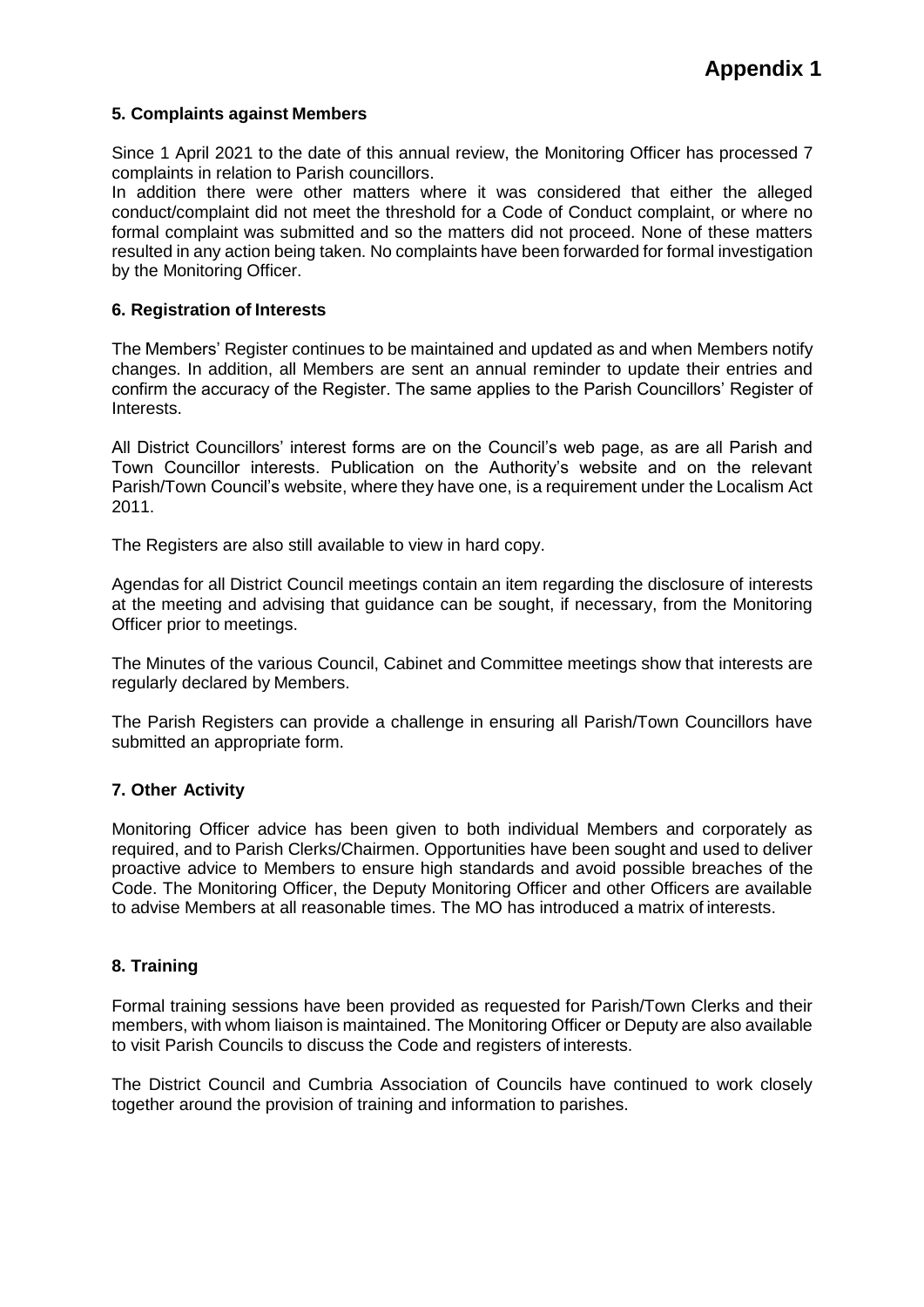The Monitoring Officer has provided 'Effective Member' training to District and Parish Councillors on 16 June 2021, including training regarding social media guidance Training was also provided (14 September 2021) following the adoption of the new Code of Conduct.

Training on Committees which have quasi-judicial roles e.g. Standards, Planning, Licensing and Appeals, is now required for Members serving on those Committees and is offered annually, either as a refresher or for new Committee Members as appropriate.

| Date                                                | Training                                                        | Members invited                                                                                                         | Number<br>of attendees  | Number of<br>apologies |
|-----------------------------------------------------|-----------------------------------------------------------------|-------------------------------------------------------------------------------------------------------------------------|-------------------------|------------------------|
| 07/06/21                                            | <b>Making Planning</b><br>Decisions at<br>Planning<br>Committee | 3 Members<br>invited (2 new to<br>Planning<br>Committee and 1<br>Member<br>interested in<br>Planning asked to<br>attend | $\overline{3}$          | $\Omega$               |
| 16/06/21                                            | <b>Code of Conduct</b>                                          | 51 SLDC 69 PC                                                                                                           | 18                      | 10                     |
| 29/07/21                                            | Audit Induction                                                 | 5                                                                                                                       | $\overline{\mathbf{4}}$ | $\mathbf{1}$           |
| 14/10/20<br>Nothing<br>provided/required<br>in 2021 | Planning<br>Substitute<br>Training                              | $\overline{1}$                                                                                                          | $\overline{1}$          | $\overline{0}$         |
| 14/09/21                                            | Code of<br>Conduct<br>Refresher                                 | 51 SLDC                                                                                                                 | 21                      | $\overline{7}$         |
| 23/11/21                                            | Audit Induction 1-<br>1 session                                 | $\overline{1}$                                                                                                          | $\overline{1}$          | $\overline{0}$         |
| 20/07/21                                            | Committee<br>HR<br>Appeals<br>Refresher                         | 9                                                                                                                       | 5                       | $\overline{4}$         |
| 25/10/21                                            | Committee<br><b>HR</b><br>Appeals<br>Refresher 1-1              | $\mathbf{1}$                                                                                                            | $\mathbf{1}$            | $\Omega$               |
| 04/11/21                                            | Code of Conduct<br>$1 - 1$                                      | $\mathbf{1}$                                                                                                            | $\mathbf 1$             | $\overline{0}$         |
| 17/02/22                                            | Committee<br><b>HR</b><br>Appeals<br>Refresher 1-1              | $\mathbf{1}$                                                                                                            | pending                 | pending                |

Training completed:

#### **9. Cumbria Monitoring Officers Group**

The Cumbria and Lancaster Monitoring Officers meet as required, and correspond to discuss key issues. Contacts include Monitoring Officers from both National Parks and the Police Authority, as well as a representative from CALC. This has seen the adoption by other Cumbrian Councils of the new Code of Conduct.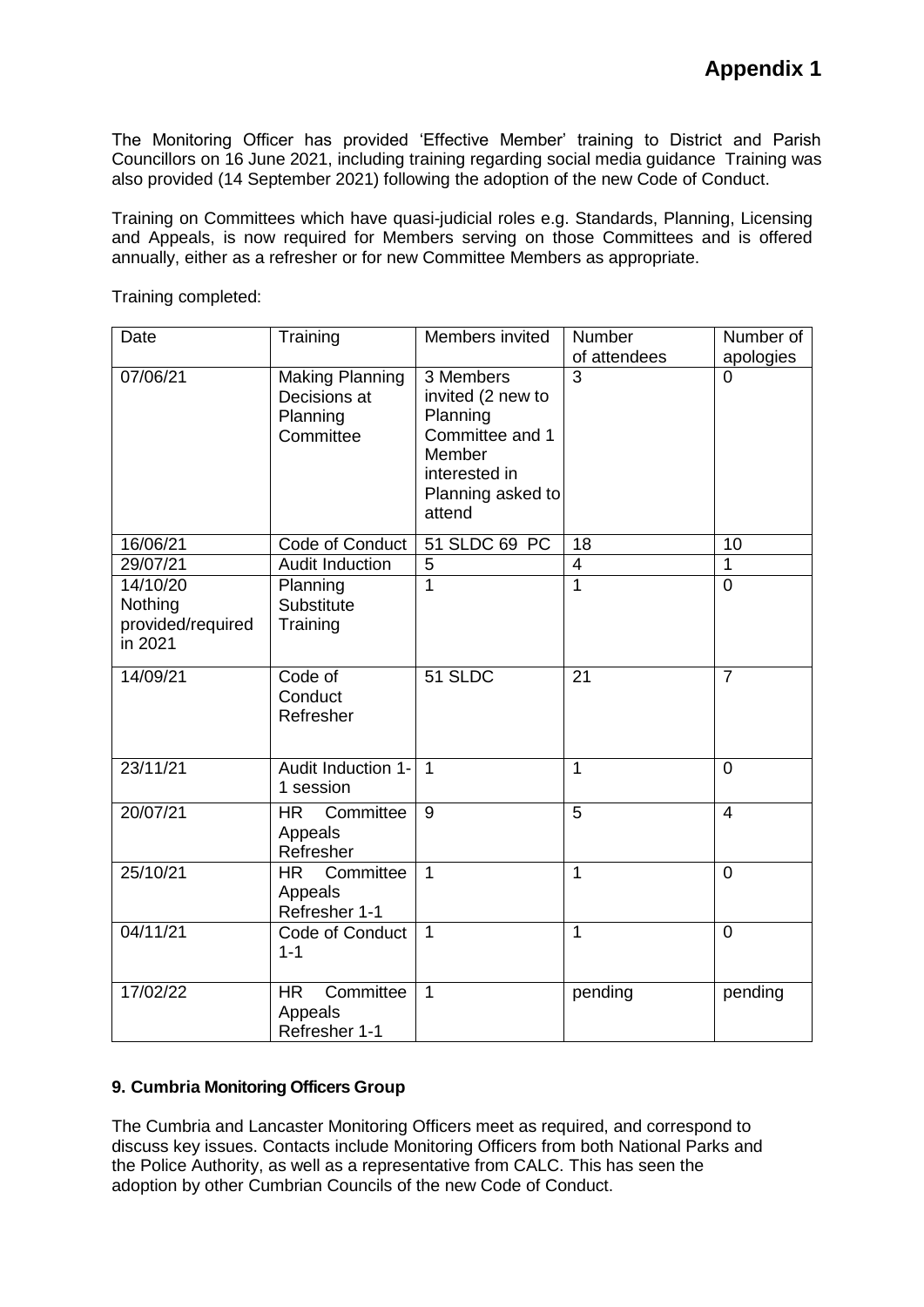#### **10. Ombudsman Cases – April 2020 – 2021**

The Annual Review Letter from the Ombudsman was reported on 11 October 2021

As highlighted in last year's annual report, the Ombudsman has changed the way that it reports on complaints.

There is a distinction between those reports where the Ombudsman produces a formal public interest report and other categories of recording decisions where there may be fault on the part of a Council but that it does not meet the requirement for formalreporting.

There have been no public interest reports received. Since April 2020 to April 2021 zero decisions had been upheld or recorded as maladministration and injustice at pre-report stage against the Council as the Ombudsman did not find any evidence that the Council had acted within maladministration As a comparison 53% of decisions for similar councils areupheld.

The Committee awaits the receipt of the 2021/2022 review.

The Committee has also had an overview of the Council Internal Complaints and Customer **Contacts** 

#### **11.Constitution of Standards Committee**

The membership and functions of the Standards Committee are in accordance with the Constitution and relevant guidance. The Committee can co-opt up to two Parish Members. It currently has one Parish Member co-opted onto the Committee with nonvoting rights, and seven District Members. An invitation has been extended to the new Chair of CALC to take up the other Parish Council co-optee position on the Committee. The Independent Person is able to attend and advise the Committee as required.

Membership during 2021/2022 was as follows:-

#### **Councillors:**

#### **District Councillors**

 Tom Harvey Chris Hogg (Chairman) John **Holmes** Pete McSweeney Matt Severn (Vice Chair) Peter Thornton Shirley- Anne Wilson

#### **Parish Councillors:**

Peter Smillie (Member of Arnside Parish Council and Nominated Co-optee by South Lakeland District Association of Local Councils)

#### **1. Dispensations**

[The current dispensations are in](https://www.southlakeland.gov.uk/your-council/councillors-and-decisions/councillors/councillors-register-of-interests/#gsc.tab%3D0) place and accessible to view on the Council's website - Councillors' Register of Interests.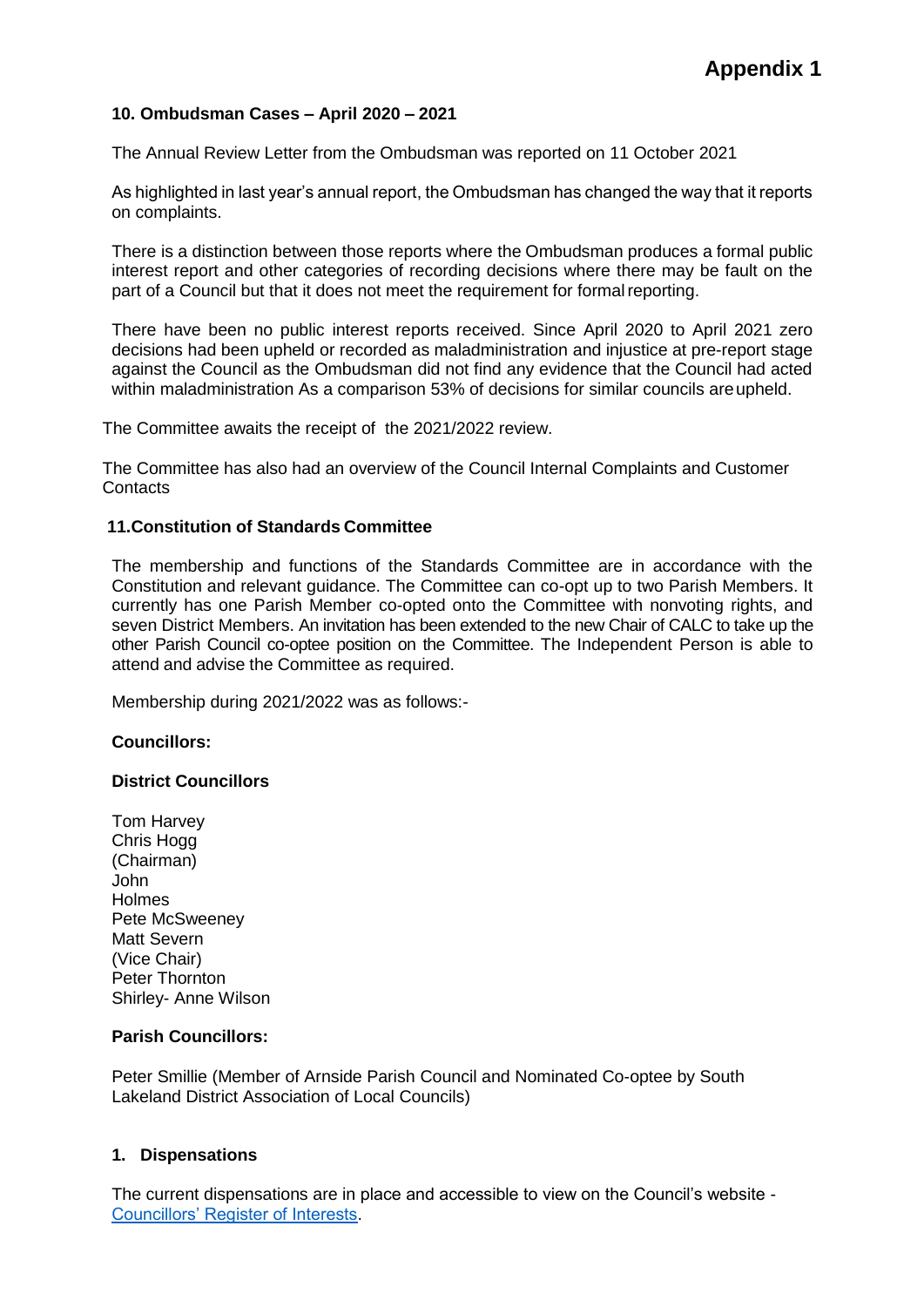#### **2. Budget**

There is limited budget provision to assist in supporting any investigations and training with regard to standards issues.

#### **3. Future Activity**

#### **Work Programme:**

The Work Programme for 2022/23 will include standing annual items but will evolve as necessary throughout the year to take account of any developing issues pertaining to standards.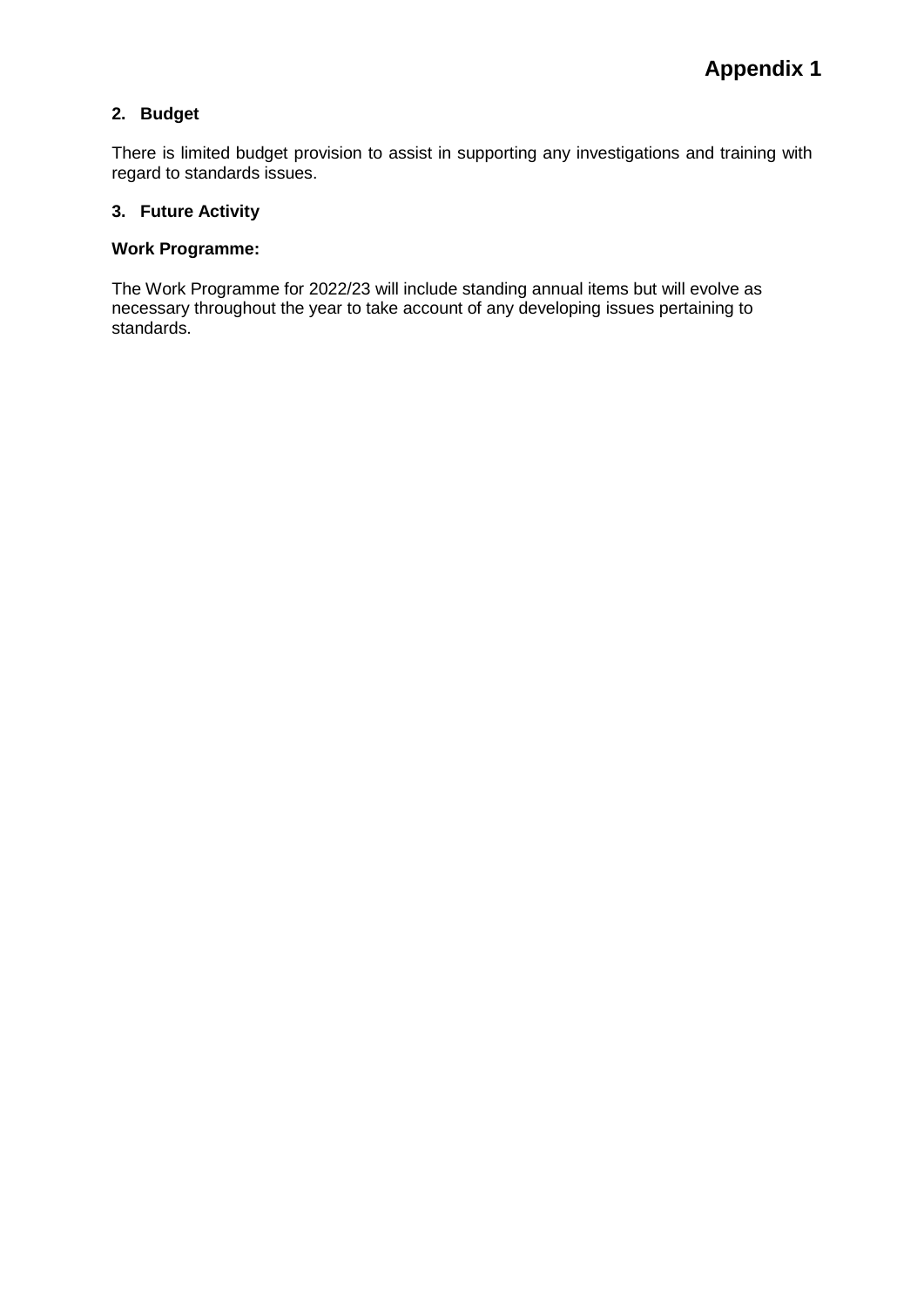### **Appendix 1**

| Standards Committee Work Programme April<br>2022- May 2023                                                                                      | April<br>2022 | May<br>2022 | June<br>2022 | Sept<br>2022 | Dec<br>2022 | February<br>2023 | Marc<br>h.<br>2023 | Comments                                        |
|-------------------------------------------------------------------------------------------------------------------------------------------------|---------------|-------------|--------------|--------------|-------------|------------------|--------------------|-------------------------------------------------|
| Standards Committee Training for new<br>Members of Standards Committee and<br>refresher training offered to existing<br>members                 |               |             | $\sqrt{}$    |              |             |                  |                    |                                                 |
| Inspect Registers of Interests for District and<br><b>Parish Councillors</b>                                                                    |               |             | $\sqrt{ }$   |              |             | $\sqrt{}$        |                    |                                                 |
| Consider and adjudicate Dispensation<br>Requests                                                                                                |               |             |              |              |             |                  |                    | As required<br>and update the<br>website        |
| Continuation of a Council wide Governance and<br>Accountability working<br>Group                                                                |               | $\sqrt{ }$  |              |              |             |                  |                    | To meet<br>monthly                              |
| Review of website                                                                                                                               | $\sqrt{}$     | $\sqrt{}$   | $\sqrt{ }$   | $\sqrt{ }$   | $\sqrt{ }$  | $\sqrt{ }$       | $\sqrt{ }$         | $\sqrt{ }$                                      |
| Review of member officer protocol                                                                                                               |               |             |              |              | $\sqrt{}$   |                  |                    | As part of the<br>review of the<br>constitution |
| Review of expiration of all dispensations                                                                                                       |               |             | $\sqrt{ }$   |              |             |                  |                    |                                                 |
| Receive Annual Ombudsman Report from the<br>LGO                                                                                                 |               |             |              | $\sqrt{ }$   |             |                  |                    |                                                 |
| Prepare Annual Report for Full Council                                                                                                          |               |             |              |              |             | $\sqrt{}$        |                    |                                                 |
| Publicise Role and Work of Standards<br>Committee, and the Effectiveness of Standards<br>Committee through the Annual Report to full<br>Council |               |             |              |              |             |                  |                    | On going                                        |
| Continue to raise the profile of the Standards<br>Committee with Parish and Town Councils                                                       |               |             |              |              |             |                  |                    | All year                                        |
| Conduct yearly review of complaints,<br>comments and compliments procedure                                                                      |               |             |              |              |             |                  |                    |                                                 |
| Readiness for Vesting Day and the transfer of<br>functions to the Westmorland and Furness Council.                                              |               |             |              |              |             |                  |                    |                                                 |